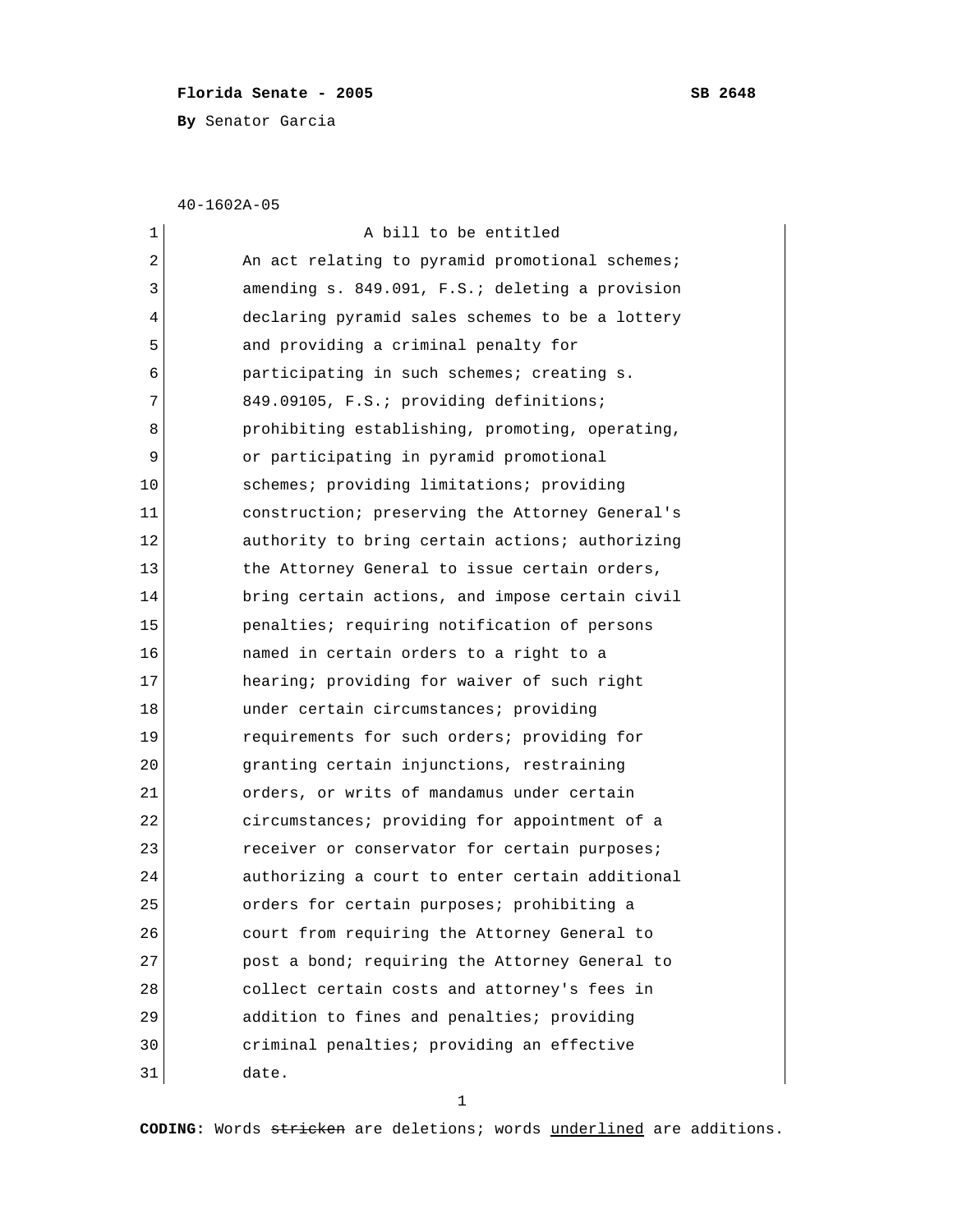**Florida Senate - 2005 SB 2648** 40-1602A-05

 1 Be It Enacted by the Legislature of the State of Florida: 2 3 Section 1. Section 849.091, Florida Statutes, is 4 amended to read: 5 849.091 Chain letters<del>, pyramid clubs, etc.,</del> declared a 6 lottery<del>; prohibited; penalties</del>.-- $7$  (1) The organization of any chain letter club, pyramid 8 club, or other group organized or brought together under any 9 plan or device whereby fees or dues or anything of material 10 value to be paid or given by members thereof are to be paid or 11 given to any other member thereof, which plan or device 12 includes any provision for the increase in such membership 13 through a chain process of new members securing other new 14 members and thereby advancing themselves in the group to a 15 position where such members in turn receive fees, dues, or 16 things of material value from other members, is hereby 17 declared to be a lottery, and whoever shall participate in any 18 such lottery by becoming a member of, or affiliating with, any 19 such group or organization or who shall solicit any person for 20 membership or affiliation in any such group or organization 21 commits a misdemeanor of the first degree, punishable as 22 provided in s. 775.082 or s. 775.083. 23  $(2)$  A "pyramid sales scheme," which is any sales or 24 marketing plan or operation whereby a person pays a 25 consideration of any kind, or makes an investment of any kind, 26 in excess of \$100 and acquires the opportunity to receive a 27 benefit or thing of value which is not primarily contingent on 28 the volume or quantity of goods, services, or other property 29 sold in bona fide sales to consumers, and which is related to 30 | the inducement of additional persons, by himself or herself 31 | others, regardless of number, to participate in the same sales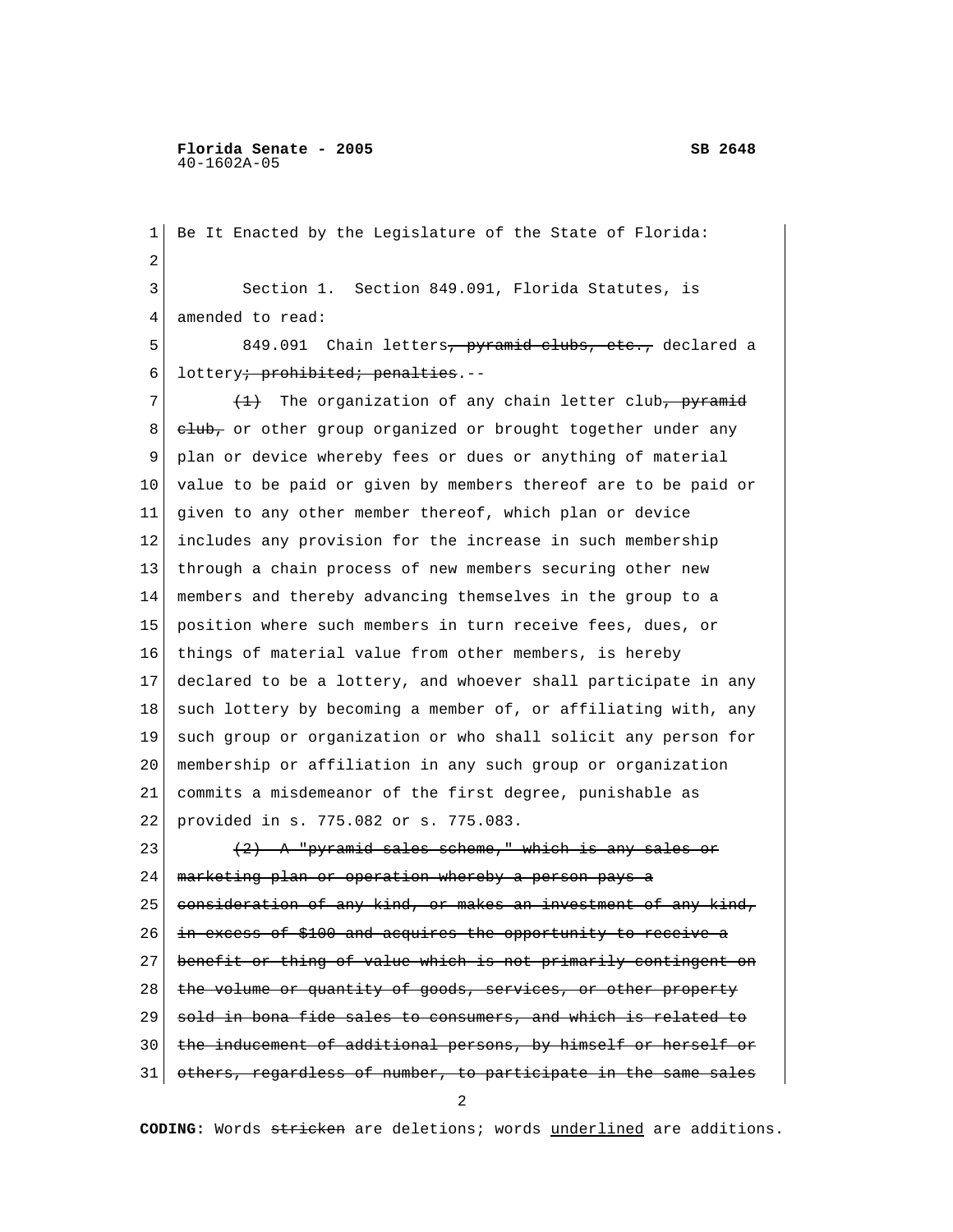1 or marketing plan or operation, is hereby declared to be a 2 lottery, and whoever shall participate in any such lottery by 3 becoming a member of or affiliating with, any such group or 4 organization or who shall solicit any person for membership or 5 affiliation in any such group or organization commits a 6 misdemeanor of the first degree, punishable as provided in s.  $7 \mid 775.082$  or s.  $775.083$ . For purposes of this subsection, the 8 term "consideration" and the term "investment" do not include 9 the purchase of goods or services furnished at cost for use in 10 making sales, but not for resale, or time and effort spent in 11 the pursuit of sales or recruiting activities. 12 Section 2. Section 849.09105, Florida Statutes, is 13 created to read: 14 849.09105 Pyramid promotional schemes prohibited; 15 penalties.-- 16 (1) For purposes of this section: 17 (a) "Appropriate inventory repurchase program" means a 18 program by which a plan or operation repurchases, upon request 19 and upon commercially reasonable terms, when the salesperson's 20 business relationship with the company ends, current and 21 marketable inventory in the possession of the salesperson that 22 was purchased by the salesperson for resale. Any such plan or 23 operation shall clearly describe the program in its recruiting 24 literature, sales manual, or contract with independent 25 salespersons, including the disclosure of any inventory that 26 is not eligible for repurchase under the program. 27 (b) "Commercially reasonable terms" means the 28 repurchase of current and marketable inventory within 12 29 months from the date of purchase at not less than 90 percent

30 of the original net cost, less appropriate set-offs and legal

31 claims, if any.

3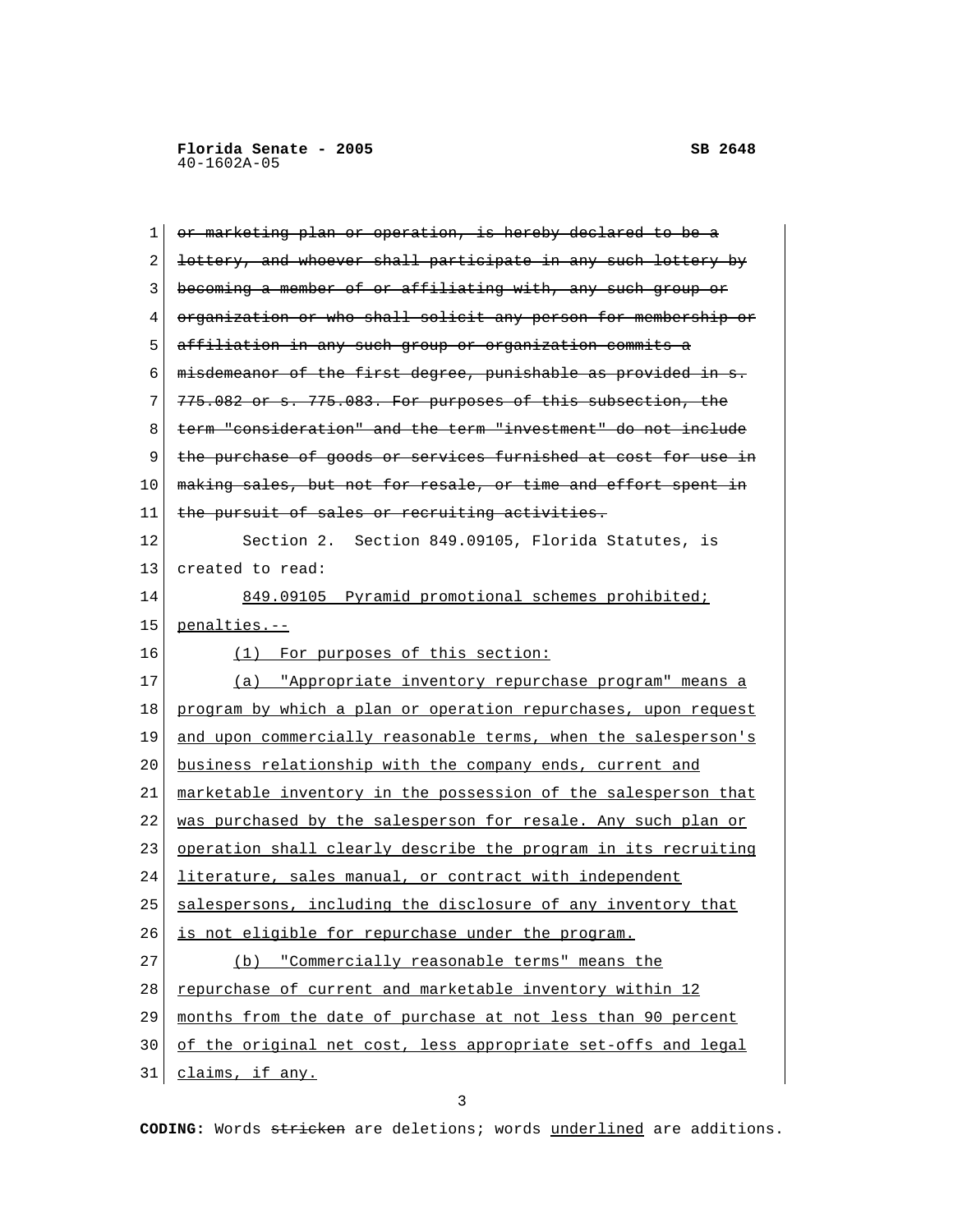1 (c) "Compensation" means a payment of any money, thing 2 of value, or financial benefit conferred in return for 3 inducing another person to participate in a pyramid 4 promotional scheme. 5 (d) "Consideration" means the payment of cash or the 6 purchase of goods, services, or intangible property. The term 7 does not include the purchase of goods or services furnished 8 at cost to be used in making sales and not for resale or time 9 and effort spent in pursuit of sales or recruiting activities. 10 (e) "Current and marketable" excludes inventory that 11 is no longer within its commercially reasonable use or 12 shelf-life period; was clearly described to salespersons prior 13 to purchase as seasonal, discontinued, or special promotion 14 products not subject to the plan or operation's inventory 15 | repurchase program; or has been used or opened. 16 (f) "Inventory" includes both goods and services, 17 including company-produced promotional materials, sales aids, 18 and sales kits that the plan or operation requires independent 19 salespersons to purchase. 20 (g) "Promote" means contrive, prepare, establish, 21 plan, operate, advertise, or otherwise induce or attempt to 22 induce another person to participate in a pyramid promotional 23 scheme, including a pyramid promotional scheme run through the 24 Internet, e-mail, or other electronic communications. 25 (h) "Pyramid promotional scheme" means any plan or 26 operation by which a person gives consideration for the

- 27 opportunity to receive compensation that is derived primarily
- 28 from the introduction of other persons into the plan or
- 29 operation rather than from the sale and consumption of goods,
- 30 services, or intangible property by a participant or other
- 31 persons introduced into the plan or operation. The term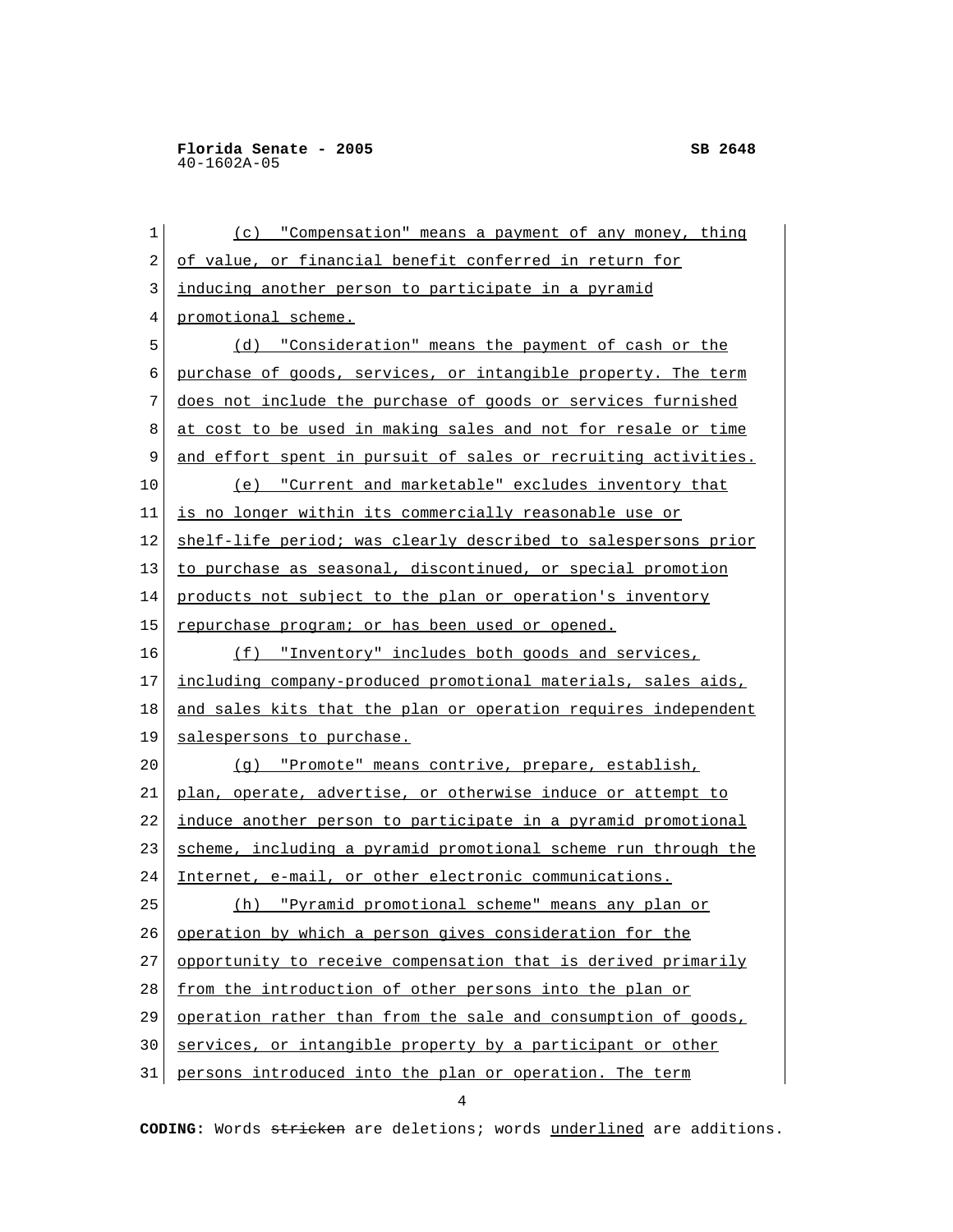| 1  | includes any plan or operation under which the number of       |
|----|----------------------------------------------------------------|
| 2  | persons who may participate is limited either expressly or by  |
| 3  | the application of conditions affecting the eligibility of a   |
| 4  | person to receive compensation under the plan or operation, or |
| 5  | any plan or operation under which a person, on giving          |
| 6  | consideration, obtains any goods, services, or intangible      |
| 7  | property in addition to the right to receive compensation.     |
| 8  | (2) No person may establish, promote, operate, or              |
| 9  | participate in any pyramid promotional scheme. A limitation as |
| 10 | to the number of persons who may participate in or the         |
| 11 | presence of additional conditions affecting eligibility for    |
| 12 | the opportunity to receive compensation under a plan does not  |
| 13 | change the identity of the plan as a pyramid promotional       |
| 14 | scheme. It is not a defense under this section that a person,  |
| 15 | <u>on giving consideration, obtains goods, services, or</u>    |
| 16 | intangible property in addition to the right to receive        |
| 17 | compensation.                                                  |
| 18 | (3) Nothing in this section may be construed to                |
| 19 | prohibit a plan or operation, or to define a plan or operation |
| 20 | as a pyramid promotional scheme, based on the fact that        |
| 21 | participants in the plan or operation give consideration in    |
| 22 | <u>return for the right to receive compensation based upon</u> |
| 23 | purchases of goods, services, or intangible property by        |
| 24 | participants for personal use, consumption, or resale so long  |
| 25 | as the plan or operation does not promote or induce inventory  |
| 26 | loading and the plan or operation implements an appropriate    |
| 27 | inventory repurchase program.                                  |
| 28 | (4) The provisions of this section do not preclude,            |
| 29 | preempt, or prohibit the Attorney General from proceeding      |
| 30 | against any plan, operation, or scheme or any person involved  |
| 31 |                                                                |

 $\sim$  5  $\sim$  5  $\sim$  5  $\sim$  5  $\sim$  5  $\sim$  5  $\sim$  5  $\sim$  5  $\sim$  5  $\sim$  5  $\sim$  5  $\sim$  5  $\sim$  5  $\sim$  5  $\sim$  5  $\sim$  5  $\sim$  5  $\sim$  5  $\sim$  5  $\sim$  5  $\sim$  5  $\sim$  5  $\sim$  5  $\sim$  5  $\sim$  5  $\sim$  5  $\sim$  5  $\sim$  5  $\sim$  5  $\sim$  5  $\sim$  5  $\sim$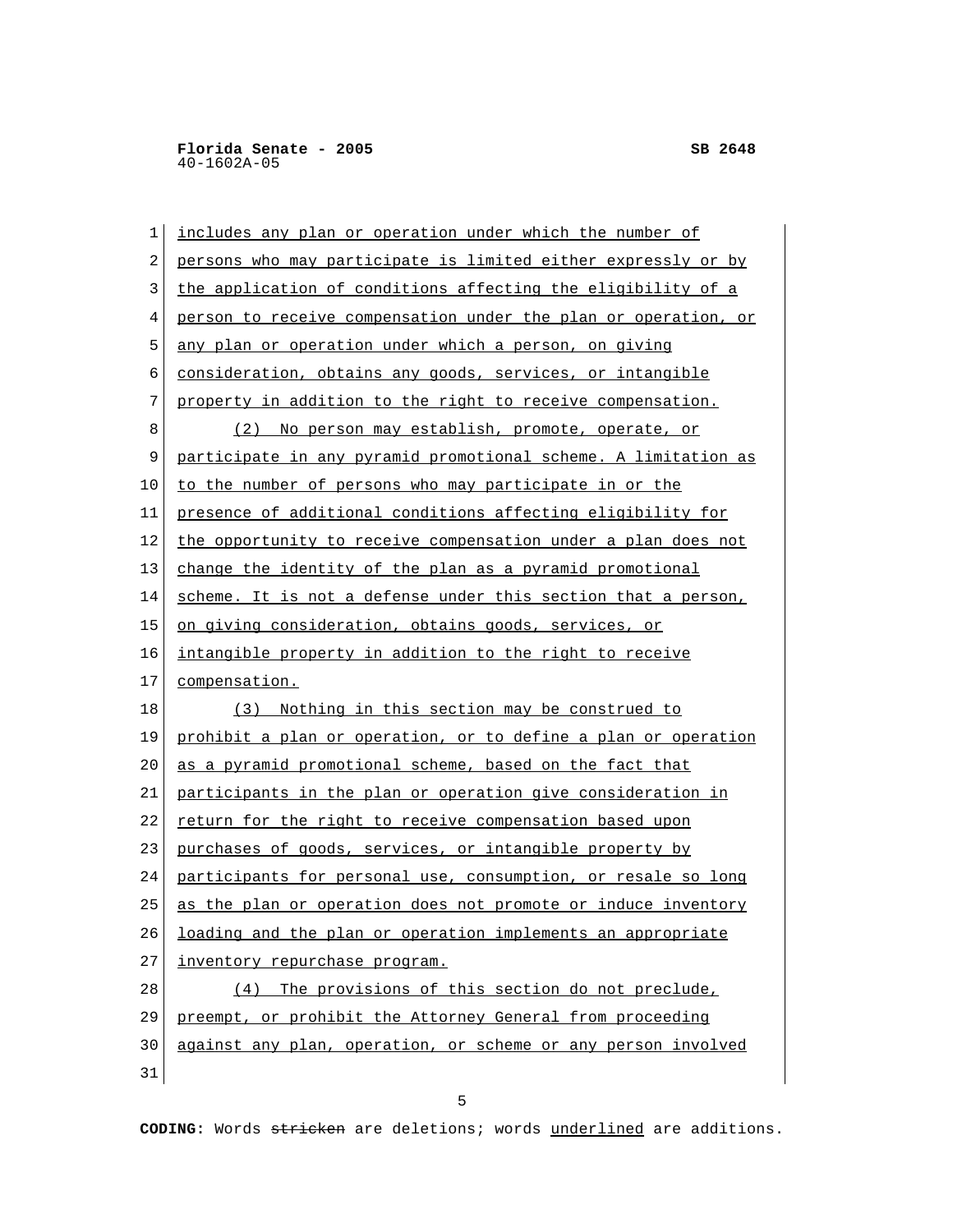**Florida Senate - 2005** SB 2648 40-1602A-05

 1 with such plan, operation, or scheme under any other provision 2 of law. 3 (5) If it appears to the Attorney General that any 4 person has engaged in any act or practice constituting a 5 violation of any provision of this section, or any order under 6 this section, the Attorney General may: 7 (a) Issue a cease and desist order, with or without 8 prior hearing, against any person engaged in the prohibited 9 activities, directing such person to cease and desist from 10 further illegal activities; 11 (b) Bring an action in the circuit court to enjoin the 12 acts or practices to enforce compliance with this section or 13 any order under this section; 14 (c) Impose by order and collect a civil penalty 15 against any person found in an administrative action to have 16 violated any provision of this section, or any order issued 17 under this section, in an amount not to exceed \$10,000 per 18 violation per person. The Attorney General may bring actions 19 to recover penalties pursuant to this paragraph in circuit 20 | court. All civil penalties received shall be deposited in the 21 General Revenue Fund; or 22 (d) Bring an action in the circuit court under the 23 criminal laws of this state. 24 (6) Any person named in a cease and desist order 25 issued pursuant to this section shall be notified of his or 26 her right to file, within 15 days after the receipt of the 27 order, a written notice for a hearing with the Attorney 28 General. If the Attorney General does not receive a written 29 request for a hearing within the time specified, the cease and 30 desist order shall be permanent and the person named in the 31 order is deemed to have waived all rights to a hearing. Every

 $\sim$  6